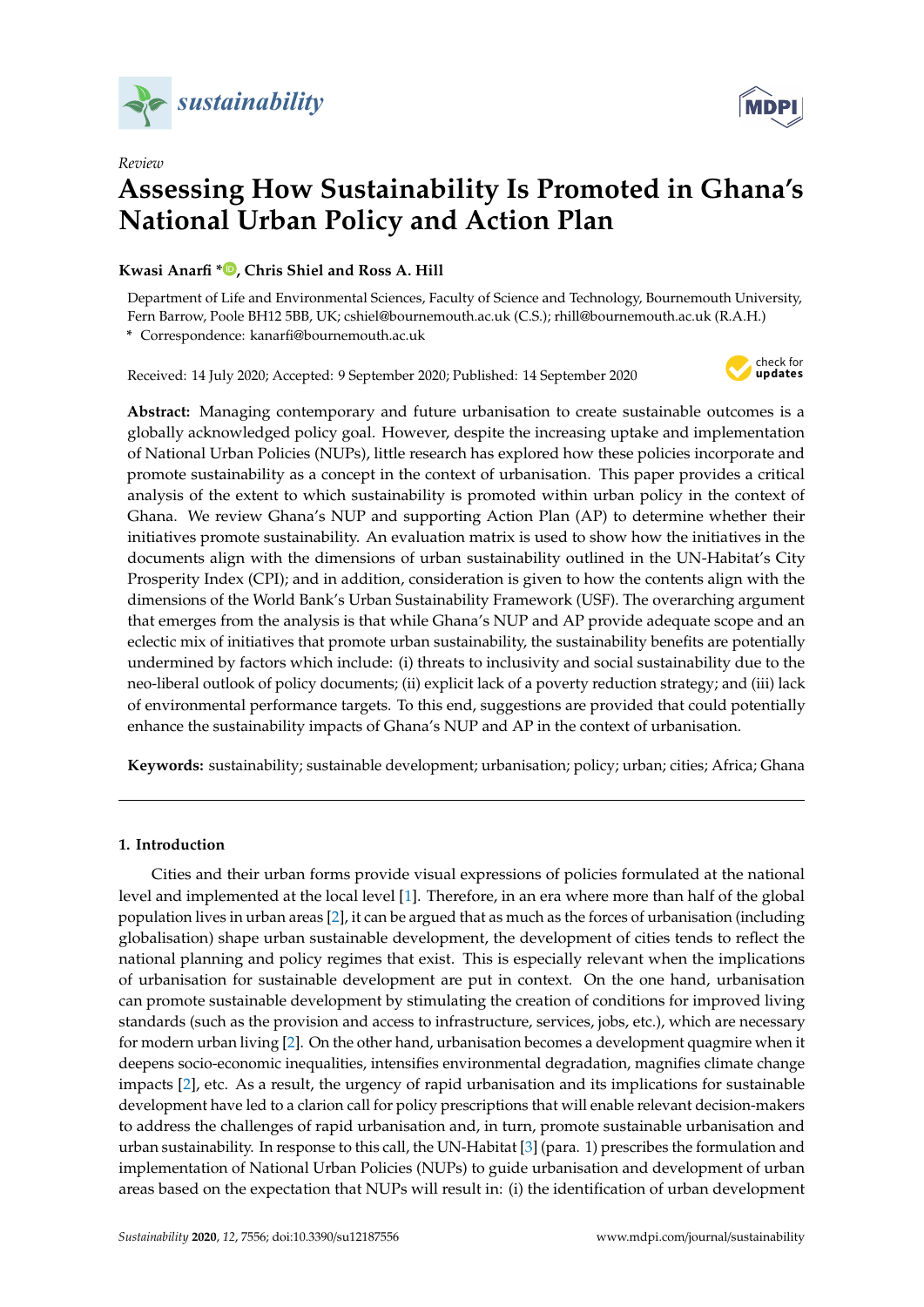priorities; (ii) the provision of guidance on the future of development; (iii) "the better coordination and guidance of actions"; and (iv) increased and more coordinated investment. However, there is a dearth of research on how sustainability is incorporated within urban policy [\[4\]](#page-12-3).

In the less-developed regions of the world, especially Sub-Saharan Africa (SSA), where poverty is pervasive, and institutions, as well as regulations guiding urban development are weak [\[5\]](#page-12-4), the need for solutions to address the challenges of rapid urbanisation is inevitable. Facing the new reality of a more urban (51%) populace [\[6\]](#page-12-5), Ghana took a big step forward. In 2012, the Ghanaian Government launched a NUP [\[7\]](#page-12-6) with a view to steering contemporary and future urbanisation into sustainable outcomes, as well as a supporting Action Plan [\[8\]](#page-12-7) that detailed the specific actions to be undertaken in order to fully implement the main objectives of the NUP. Importantly, while the extant literature (e.g., [\[9](#page-12-8)[,10\]](#page-12-9)) contributes significantly to our understanding of urbanisation in Ghana, there is little focus on urban policy. This paper attempts to address this knowledge gap, through the study of Ghana's NUP and AP, by examining how sustainability and its representative dimensions are incorporated and promoted through the initiatives in the policy documents. It is worth noting, however, that as the aforementioned policy documents have only been launched in the last decade, the opportunity to judge the policy outcomes is limited. Therefore, the focus of this paper is not to superficially praise or criticise the documents under consideration, but rather to attempt an evaluation of their overarching influence on urban sustainability in Ghana.

#### **2. Literature Review**

Popularised by the publication of the Brundtland Commission's 'Our Common Future', sustainable development has been defined as "development that meets the needs of the present generation without compromising the ability of future generations to meet their own needs" [\[11\]](#page-12-10) (p. 8). Also used interchangeably with sustainable development (as is the case in this paper), sustainability simply describes development that balances environmental, social, and economic goals [\[12\]](#page-12-11). Despite the widespread uptake of sustainable development as a concept across the globe [\[13\]](#page-12-12), its definition remains highly contested. This is because the abstract nature of the concept has enabled alternative interpretations of the linkages between economic, environmental, and social aspects of development to flourish and evolve. As a result, many dozens, if not hundreds, of definitions have appeared since the Brundtland Commission first defined sustainable development [\[14\]](#page-12-13). Furthermore, the fuzziness of sustainable development as a concept tends to make its constitution open to debate, while there is a paucity of comprehensive frameworks based on which the complexities of sustainable development could be holistically understood due to the concept's transdisciplinary nature [\[15\]](#page-12-14). As a result, there is a range of opinions and schools of thoughts on what it means to develop sustainably. Nevertheless, as argued in [\[16\]](#page-12-15) (p. 248),

"*the lack of a precise definition of the term 'sustainable development' is not all bad. It has allowed a considerable consensus to evolve in support of the idea that it is both morally and economically wrong to treat the world as a business in liquidation*".

Therefore, drawing predominantly, but not exclusively, on the Brundtland Commission's definition of sustainable development, this paper will present sustainable development (sustainability) as a concept that is underpinned by a desire to provide equal opportunities among and between generations by balancing the demands of economic growth, human well-being, and ecological protection. Especially in the urban context, the interpretation of sustainability as a concept in this paper is one that supports the design and management of urban areas such that urban citizens are able to participate in a modern way of life (e.g., through access to jobs, housing, etc.), while the integrity of the ecological environment is maintained [\[17\]](#page-12-16).

In the context of sustainability, urban policies have increasingly been used as instruments through which cities have tried to revitalise and reorganise their systems in ways consistent with sustainability principles [\[18\]](#page-12-17). The literature is replete with evidence of research carried out on urban sustainability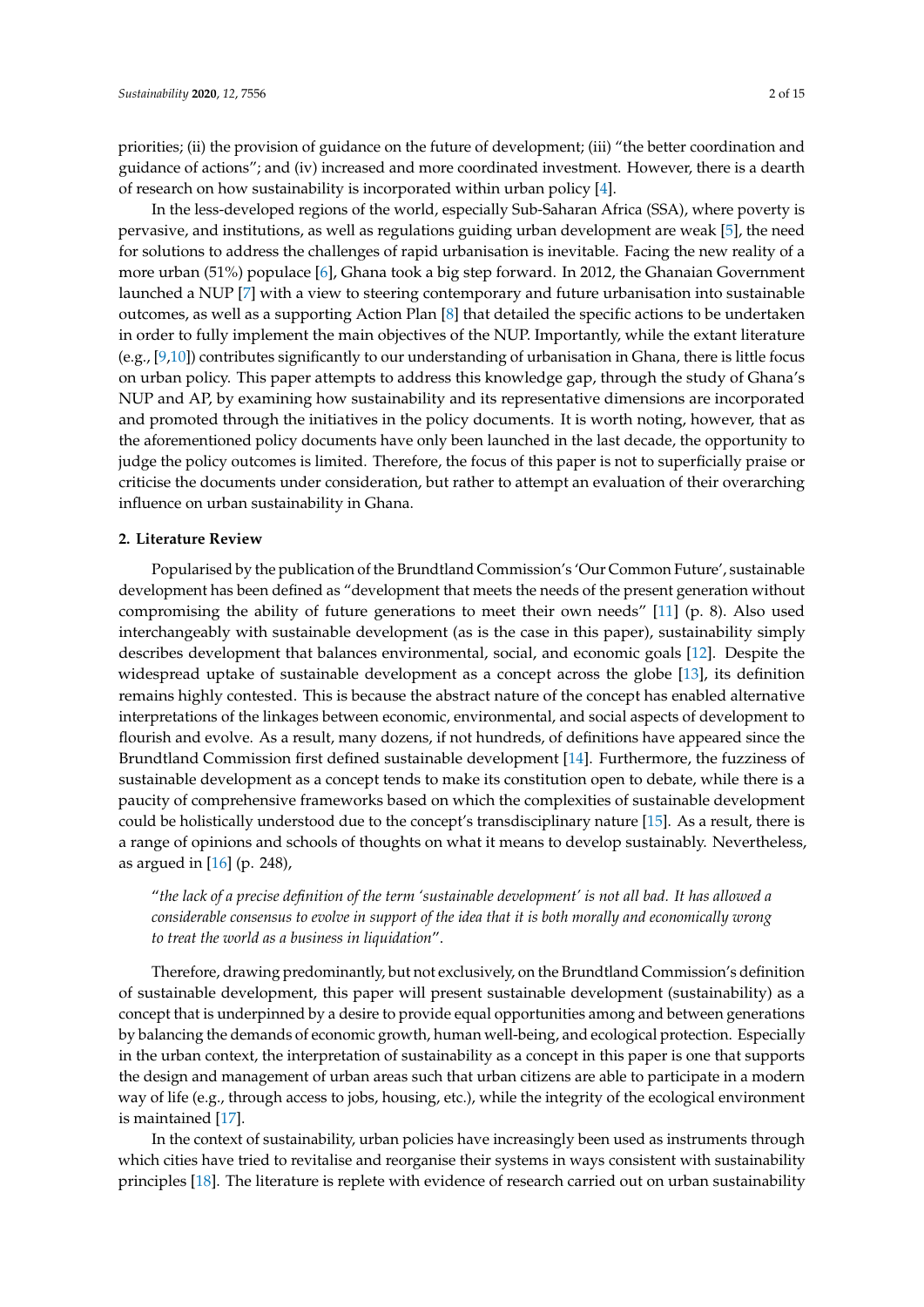policies. For example, the authors of [\[19\]](#page-12-18), in an explorative study on the pursuit of sustainability in American cities, examined thirteen cities based solely on their urban policies and concluded that only seven of the cities were on a path to sustainability. Others [\[20,](#page-12-19)[21\]](#page-12-20) have also studied the level of sustainability commitment and activity in urban policies across cities in the United States. The general inference made from these studies is that the extent to which sustainability principles are incorporated in the urban policies of American cities, more often than not, depends on the respective local socio-economic and demographic contexts. However, the author of [\[22\]](#page-13-0) (p. 488) also evaluated climate action in the urban policies of over 35 small and large cities and concluded that most of

the plans "lack the strong actions and political and institutional commitment needed to mitigate emissions". Furthermore, in [\[4\]](#page-12-3), the sustainability construct in urban policy and metropolitan strategies in Australia was evaluated. The authors concluded that the dominance of urban politics and neo-liberal urbanism hinders the potential of urban policies to stimulate transformative change in the context of sustainability, as in most cases, the priorities of political actors shape the potential of these policies to deliver transformative sustainability change. In this context, according to [\[23\]](#page-13-1) (p. 89),

"*the political precept of neoliberalism is that, while all essential collective decisions need to include the constitutional State, State intervention in the social and economic life should generally be minimal. Rather, the role of the State should be primarily to guarantee and ensure freedom of individual economic agents". Furthermore, in [\[24\]](#page-13-2) (p. 2), neo-liberal urbanism is defined as "a form of urbanism subordinated to the dictates of capital, where urban powers attempt to position their cities in higher positions of the hierarchical global urban network in which competitiveness is the key*".

Critically, the literature suggests that there is insufficient evidence on whether the formulation of urban policies alone provides enough evidence to show that cities are taking sustainability seriously [\[4\]](#page-12-3) and warrants an exploration of how urban policies incorporate and promote sustainability.

For the cities of SSA, where urbanisation is rapidly taking place, and weak urban management is pervasive [\[5\]](#page-12-4), it has been suggested that NUPs are critical in harnessing the gains of urban growth and expansion [\[25\]](#page-13-3). A response to the international demand for delivering better outcomes in urban areas has, therefore, led to the proliferation of NUPs on the African continent (e.g., Ghana's NUP). Nevertheless, in addition to their scarcity [\[26\]](#page-13-4), the formulation and implementation of urban policies in Africa over the past few decades have been described as haphazard [\[27\]](#page-13-5). This raises serious concerns about the capacity of urban stakeholders to design and deliver essential elements of well-functioning urban areas for a continent that is only halfway through a problematic and risk-replete urban transition [\[28–](#page-13-6)[32\]](#page-13-7). Several reasons are usually proffered for the lack of urban-centric policies in African nations. These include weak institutions, inadequate financial resources, outdated regulations, and development agency bias [\[33](#page-13-8)[–36\]](#page-13-9).

From the point of view of sustainable urbanisation, policy initiatives that direct urban development at a local level are possible solutions for managing future challenges in the transition towards urban sustainability. However, as highlighted earlier, the scarcity of NUPs, or where they exist, the haphazard implementation of NUPs, mean that there is little understanding about how they actually provide improved information and the decision-support tools to adequately deal with the urban sustainability challenges of a rapidly urbanising region such as SSA. This will require an examination of existing NUPs in order to determine the extent to which they address the critical and complex issues facing African governments and planners in capturing the benefits while managing the risks of the continent's urban transition. The literature explored invites the following questions: How is sustainability being promoted in NUPs in Africa? What are the salient 'urban issues' captured in these policies? Which factors potentially undermine the sustainability impacts of NUPs?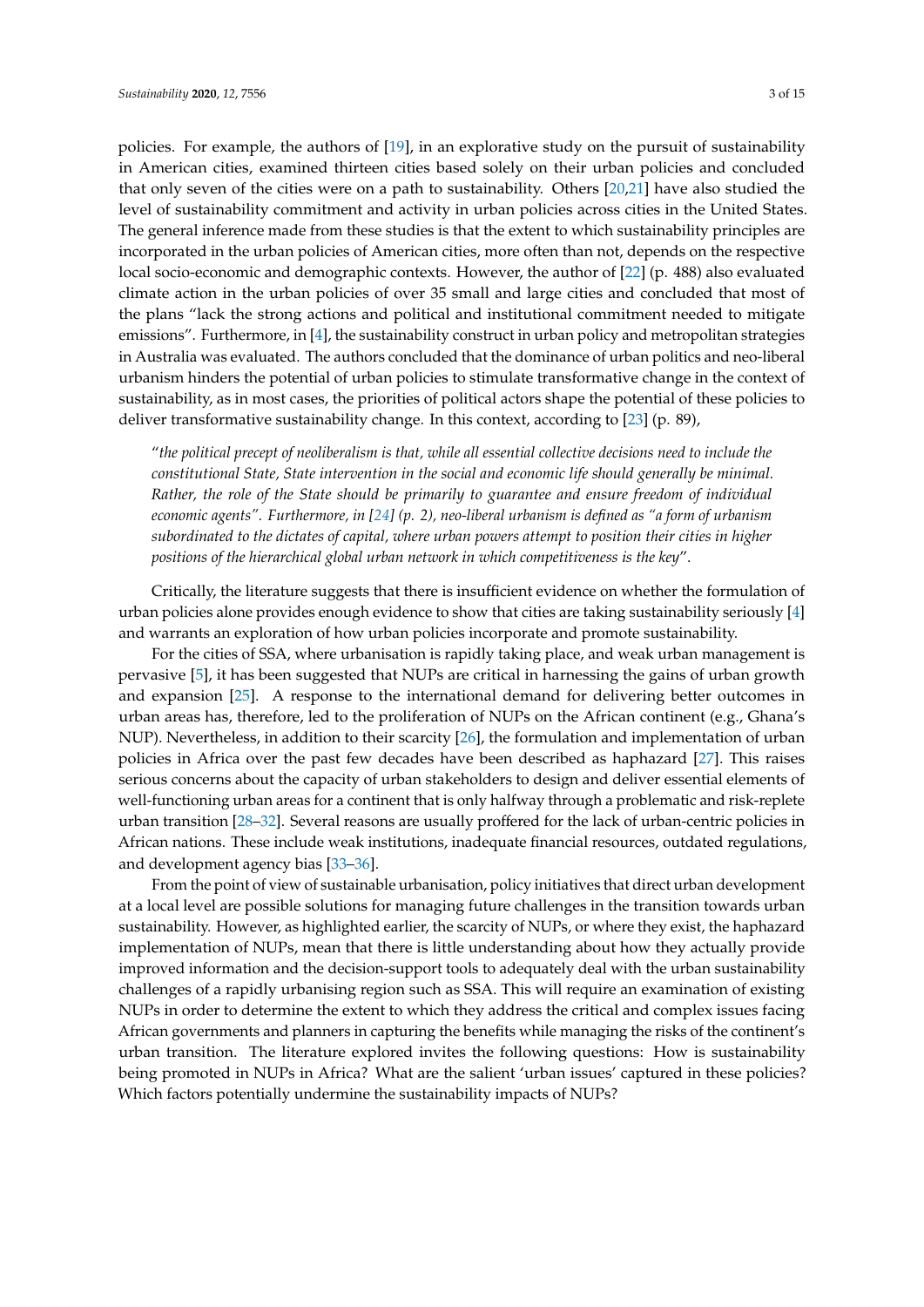## **3. The Ghanaian Urbanisation and Policy Context**

#### <span id="page-3-1"></span>*3.1. Overview of Ghana's Urban Situation*

Ghana represents an important case of the growing trend of rapid urbanisation in SSA. In 1950, only 15.4% of Ghana's population lived in urban areas. However, by 2010, the urban proportion of Ghana's population had increased to 51.2%; and it is estimated that by 2050, over 70% of Ghanaians will live in urban areas [\[6\]](#page-12-5). The pace of urbanisation in Ghana, as evidenced by the figures presented above, is rapid. This presents diverse challenges that are potentially inimical to urban sustainable development in Ghana as has also been highlighted in the extant literature. For example, rapid urbanisation exacerbates the housing crisis in Ghana, where a housing stock deficit of 1.7 million units has been reported [\[37\]](#page-13-10), perpetuating undesirable conditions such as overcrowding [\[38\]](#page-13-11). Urban unemployment is widespread and there is an inadequate supply of formal jobs in Ghana [\[39\]](#page-13-12). As a result, the informal sector, which is characterised by activities that happen outside the regulative ambit of relevant authorities, is a significant source of employment for urban citizens [\[39](#page-13-12)[–41\]](#page-13-13). Poverty and inequality have led to an increased proportion of urban poor in Ghana. For example, in Accra (Ghana's capital city), urban poverty reduced from 23% in 1992 to 4% in 1999, before increasing further to 23% in 2006 [\[42\]](#page-13-14). Additionally, climate change processes have increased the occurrence of natural disasters such as floods in urban Ghana [\[43\]](#page-13-15). Furthermore, air pollution is intensifying, and in Accra, particulate matter (PM<sub>2.5</sub>) is reported to be higher (30 to 70  $\mu$ g/m $^3$ ) than in cities in the Global North (20  $\mu$ g/m $^3$ ) [\[44,](#page-13-16)[45\]](#page-13-17). Consequently, the Ghanaian government has been keen to address the challenges of urbanisation to sustainability through strategies and policies which include the NUP. However, considering the intensive capital requirements needed for urban development [\[46,](#page-13-18)[47\]](#page-14-0), these strategies tend to have a neo-liberal outlook, thereby exposing urban development to market forces. Aside from the benefits accrued through neo-liberally shaped arrangements such as public–private partnerships (PPP) [\[48](#page-14-1)[,49\]](#page-14-2), the process of exposing urban development to market forces can be detrimental for sustainability; and in Ghana, the people these arrangements seek to help are sometimes marginalised in the process. For example, as reported in [\[50\]](#page-14-3), the urban poor in the informal sector are sometimes dispossessed of their lands, which may be their source of livelihood, in urban development and regeneration projects. Furthermore, as in most of the global South, policy-making in Ghana tends to be elitist (e.g., [\[51\]](#page-14-4)), does not cut across and deliver benefits at various levels (e.g., [\[52\]](#page-14-5)), and from an overall national development perspective, the programmes addressing urban challenges in Ghana could be seen as a form of 'urban bias' as they potentially favour urban residents compared with rural residents (e.g., [\[51,](#page-14-4)[53\]](#page-14-6)).

#### *3.2. Overview of Ghana's National Urban Policy*

An overview of Ghana's NUP is presented as follows. Ghana's urban vision, as articulated in the main goal of the NUP, is "to promote a sustainable, spatially integrated and orderly development of urban settlements with adequate housing, infrastructure and services, efficient institutions, and a sound living and working environment for all people to support the rapid socio-economic development of Ghana" [\[7\]](#page-12-6) (p. 21). Table [1](#page-3-0) outlines the twelve objectives to be pursued in order to realise the goal of the NUP through the AP.

<span id="page-3-0"></span>

| No | <b>Objectives</b>                                                                                                                        |
|----|------------------------------------------------------------------------------------------------------------------------------------------|
|    | "to facilitate balanced re-distribution of urban population"                                                                             |
|    | "to promote a spatially integrated hierarchy of urban centres"                                                                           |
|    | "to promote urban economic development"                                                                                                  |
|    | "to improve environmental quality of urban life"                                                                                         |
|    | "to ensure effective planning and management of urban growth and sprawl, especially of the primate cities and other large urban centres" |
|    | "to ensure efficient urban infrastructure and service delivery"                                                                          |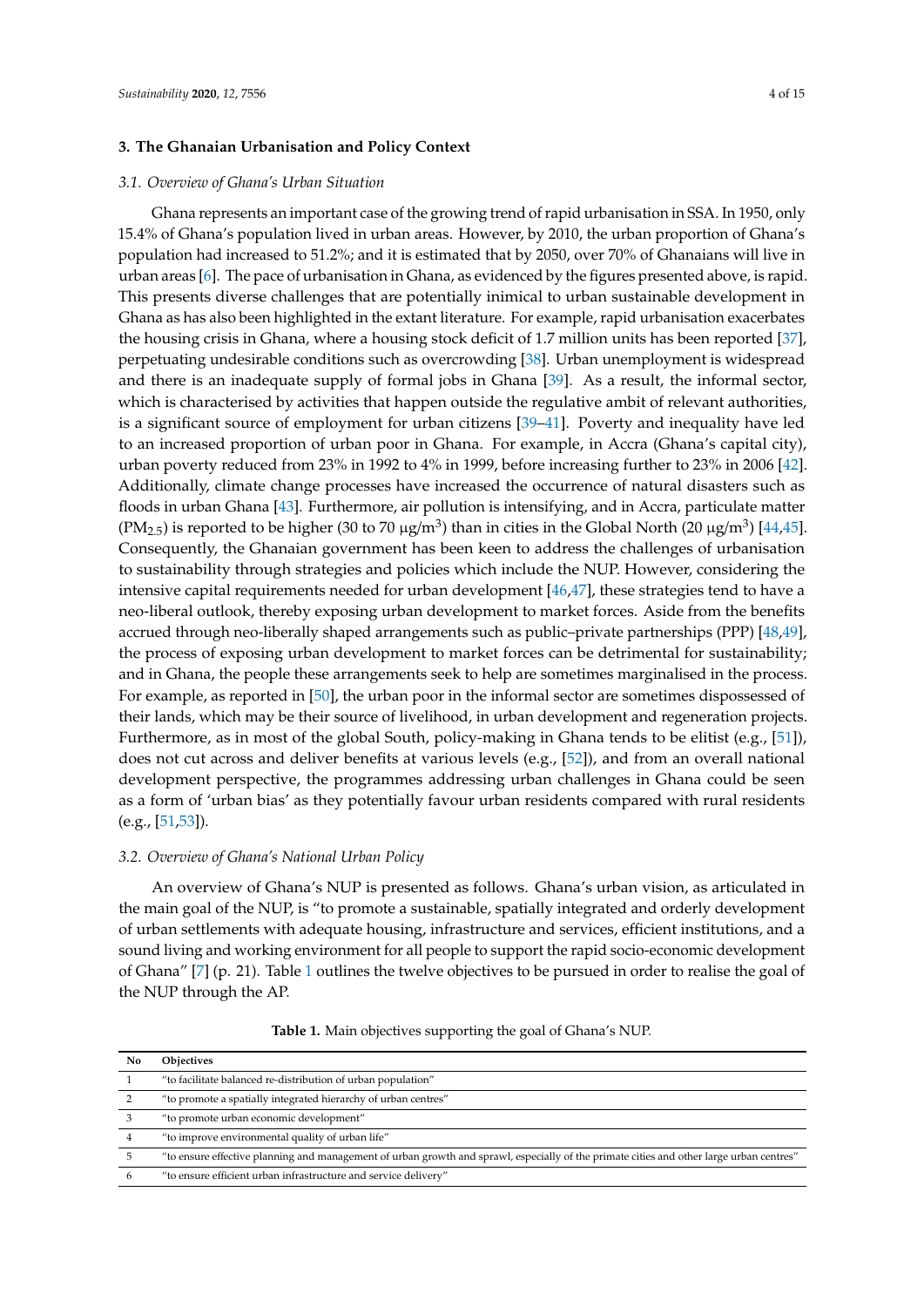| No | <b>Objectives</b>                                                                              |
|----|------------------------------------------------------------------------------------------------|
|    | "to improve access to adequate and affordable low-income housing"                              |
|    | "to promote urban safety and security"                                                         |
|    | "to strengthen urban governance"                                                               |
| 10 | "to promote climate-change adaptation and mitigation mechanisms"                               |
|    | "to strengthen applied research in urban and regional development"                             |
| 12 | "to expand sources of funding for urban development and strengthen urban financial management" |

**Table 1.** *Cont.*

Source: [\[7\]](#page-12-6) (pp. 21–22).

In general, the NUP sets out the Ghanaian government's response to the reality that half of Ghana's population lives in urban areas. The NUP is the outcome of a set of activities that began in March 2009 and included: situation analysis and framework for urban development and management in Ghana; stakeholder consultations; technical expert reviews; strategic environmental assessment; stakeholder (public) consultation workshops; and central government consideration and approval [\[54\]](#page-14-7). The NUP recognises the need to provide for the increasing urban population vis-à-vis the prevailing urban challenges in Ghana (as outlined in Section [3.1\)](#page-3-1). Consistent with the scarcity of NUPs in Africa [\[19\]](#page-12-18), the top-down nature of urban governance and lack of effective decentralisation in Ghana mean that municipal authorities do not have the requisite powers to autonomously formulate and implement tailored local urban policies for specific towns or cities. The top-down nature of urban policy formulation and implementation in Ghana is explicitly captured by the author of [\[55\]](#page-14-8) (p. 51) who writes that:

"*Tetteh's analysis (pp. 22–30) of the 'role of Architecture and Planning' in the Future of Our Cities was very insightful. He argues that central government takes the responsibility of planning the cities while city authorities are tasked with controlling the development they did not plan for*".

Despite the factors described above, overall, the NUP specifically provides a framework and direction for remedying the challenges in Ghanaian urban areas by addressing urban development and management issues; urbanisation challenges; urban governance issues; urban security issues; urban economic development issues, with emphasis on the informal sector; urban infrastructure provision; urban environmental improvement issues; and urban planning issues [\[7](#page-12-6)[,56\]](#page-14-9).

#### **4. Materials and Methods**

This study is part of a wider research project carried out between 2016 and 2020 that aimed to provide an African perspective of urban sustainability based on evidence from Ghana. In this study, we assess Ghana's NUP and the associated AP documents in order to identify how they align with specific elements or indicators that characterise and maximise sustainability in modern urban policy. In doing so, we follow the methods used in [\[4\]](#page-12-3) in a study of the sustainability construct and incorporation in metropolitan policies in Australia. However, unlike [\[4\]](#page-12-3) which used an evaluation matrix that was premised on the UN-Habitat's eight emerging trends of urban sustainability as an analysing framework, our evaluation matrix is based on selected dimensions of the UN-Habitat's City Prosperity Index (CPI) [\[57\]](#page-14-10) which was launched in 2012 to measure sustainability and prosperity in urban areas. Our preference for the CPI over the UN-Habitat's eight emerging trends in this study is because the CPI represents an updated package for measuring urban sustainability and seems to be more comprehensive in terms of the number of items covered by its sub-dimensions which serve as pointers to sustainability. A simple evaluation matrix was constructed to serve as a checklist, where ticks are assigned based on the extent to which the selected CPI sub-dimensions are covered in the NUP and AP of Ghana: zero ticks implies an absolute lack of coverage of the sub-dimension reviewed; one tick implies that the sub-dimension is highlighted but there is a lack of detailed discussion or associated implementation process in the NUP and AP; two ticks imply that there is a detailed or associated implementation process about the specific sub-dimension in the NUP and AP.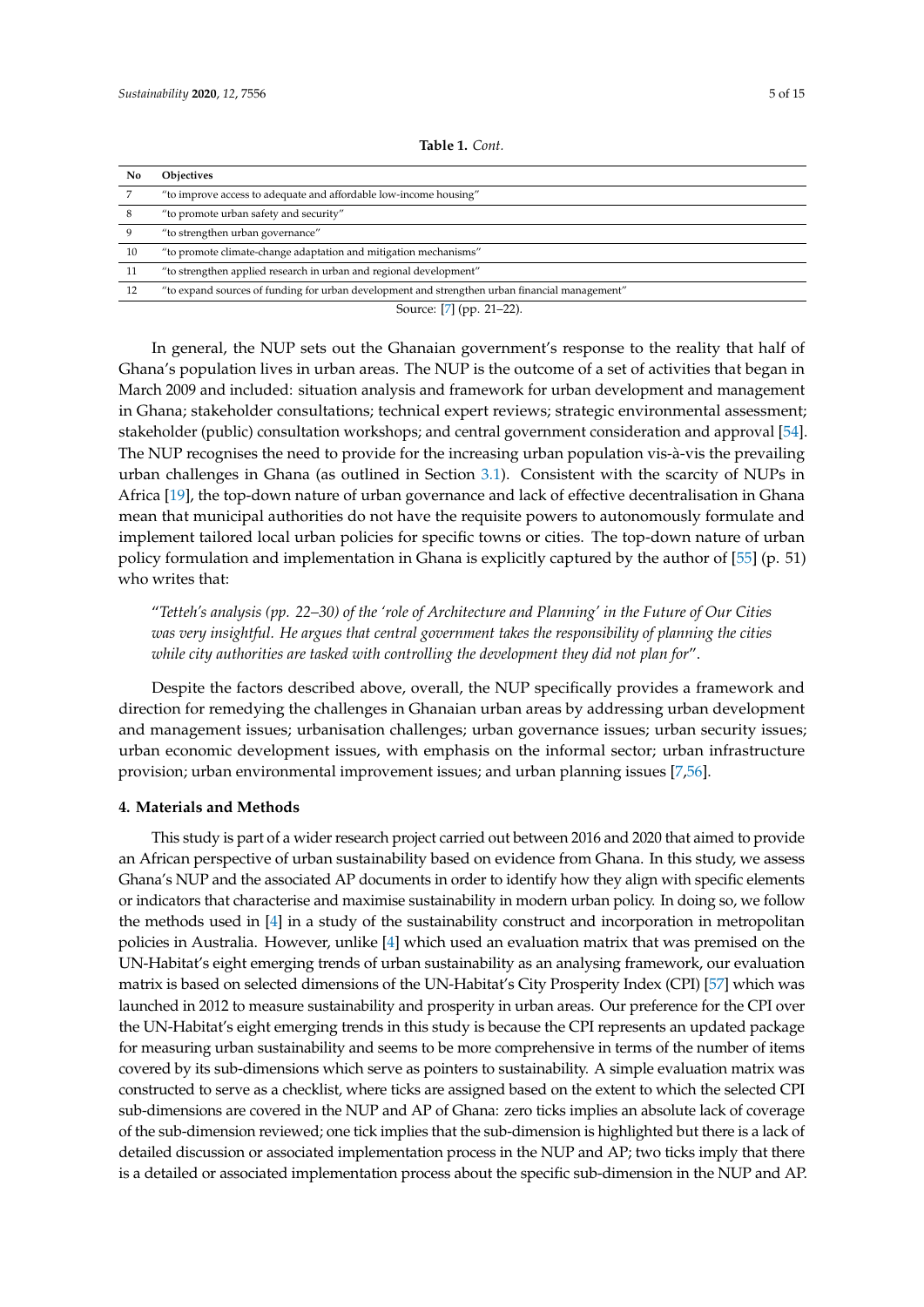In critiquing the sustainability construct and incorporation in Ghana's NUP and AP, we adopt the World Bank's Urban Sustainability Framework (USF) [\[58\]](#page-14-11) as the lens of analysis, in contrast to [\[4\]](#page-12-3) in which an urban political ecology lens was used for the analysis. Therefore, in critiquing how sustainability and its dimensions are infused and promoted in the policy documents, we consider the dimensions of the measuring framework of the USF which are categorised into enabling (Table [2\)](#page-5-0) and outcome dimensions (Table [3\)](#page-5-1).

<span id="page-5-0"></span>

|               | <b>Enabling Dimensions</b>         | Goals                                                    |
|---------------|------------------------------------|----------------------------------------------------------|
|               | Governance and integrated planning | Achieve integrated well-planned urban development.       |
|               | Fiscal sustainability              | Ensure accountable governance and fiscal sustainability. |
| Source: [58]. |                                    |                                                          |

| Table 2. Enabling dimensions and associated goals in the USF. |  |  |  |  |  |
|---------------------------------------------------------------|--|--|--|--|--|
|---------------------------------------------------------------|--|--|--|--|--|

<span id="page-5-1"></span>

| <b>Outcome Dimensions</b>            | Goals                                                                                                                                             |  |
|--------------------------------------|---------------------------------------------------------------------------------------------------------------------------------------------------|--|
| Urban economies                      | Attain sustainable economic growth, prosperity, and competitiveness across<br>all parts of the city.                                              |  |
| Natural environment and resources    | Protect and conserve ecosystems and natural resources into perpetuity.                                                                            |  |
| Climate action and resilience<br>З   | Work toward mitigating greenhouse gas emissions while fostering the<br>overall resilience in cities.                                              |  |
| Inclusivity and quality of life<br>4 | Work toward creating inclusive cities and improving cities' liveability,<br>focusing on reducing poverty levels and inequality throughout cities. |  |
| Source: [58].                        |                                                                                                                                                   |  |

**Table 3.** Outcome dimensions and associated goals in the USF.

Critically, while we recognise the importance of exploring other relevant urban-related documents in this study, it is difficult to achieve that in the present study due to the widely recognised paucity of data on urban areas in Africa and, where data exist, difficulty in accessing them [\[5\]](#page-12-4). Therefore, in solely analysing the NUP and AP, we not only concentrate on the most important national documents that have been specifically and strategically formulated to guide Ghana's urban transition, but we also select unarchived documents that are widely available on the government websites, thereby enhancing transparency and replicability in our research. More importantly, as the uptake of NUPs in Africa is scarce and has been described as haphazard where they exist [\[26](#page-13-4)[,27\]](#page-13-5), a deeper analysis of Ghana's NUP and AP provides a relevant starting point in deconstructing how sustainability is promoted or undermined in urban policy in Africa.

## **5. Analysis of Ghana's NUP and AP in the Context of CPI and USF**

## <span id="page-5-2"></span>*5.1. An Evaluation Matrix Based on the City Prosperity Index*

In Table [4,](#page-6-0) we present an evaluation matrix which shows how the contents of the NUP and AP align with 18 sub-dimensions of the CPI. From the table, two ticks are assigned to a greater majority (13 out of 18) of the selected CPI dimensions. This highlights the presence of detailed or associated implementation processes in the NUP and AP that relates to the 13 dimensions of the CPI identified in the table. One tick is assigned to four sub-dimensions of the CPI (economic equity; ICT; public spaces; and gender inclusion), meaning that while they were explicitly mentioned, detailed policy initiatives or associated processes were not provided in the NUP and AP. Finally, one sub-dimension (air quality) receives zero ticks as there was no explicit mention, and neither was a detailed set of actions specified.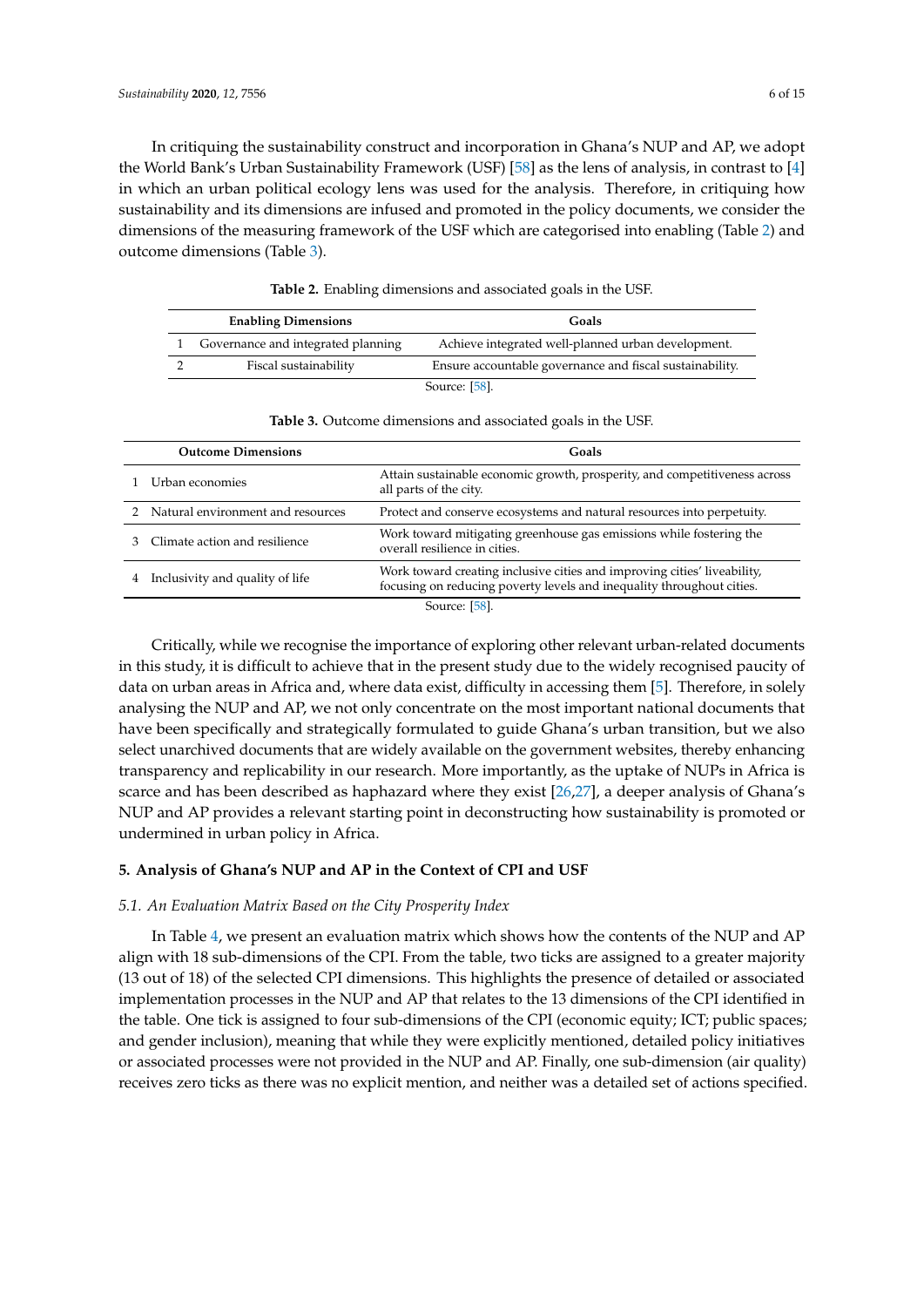<span id="page-6-0"></span>

| No. | <b>City Prosperity Index</b><br>(CPI Sub-Dimension) | Urban Sustainability Framework (USF Dimension) | <b>NUP/AP Score</b> |
|-----|-----------------------------------------------------|------------------------------------------------|---------------------|
|     | Economic Strength                                   | Urban economies                                | $\overline{2}$      |
|     | Employment                                          | Urban economies                                |                     |
| 3   | Economic Agglomeration                              | Urban economies                                |                     |
|     | Housing Infrastructure                              | Urban economies                                |                     |
| 5   | ICT                                                 | Urban economies                                |                     |
| b   | Urban Mobility                                      | Urban economies                                |                     |
|     | Public Space                                        | Natural environment and resources              |                     |
| 8   | Safety and Security                                 | Inclusivity and quality of life                |                     |
| 9   | Land Use                                            | Natural environment and resources              |                     |
| 10  | Economic Equity                                     | Urban economies                                |                     |
| 11  | Social Inclusion                                    | Inclusivity and quality of life                |                     |
| 12  | Gender Inclusion                                    | Inclusivity and quality of life                |                     |
| 13  | Air Quality                                         | Natural environment and resources              |                     |
| 14  | Waste Management                                    | Natural environment and resources              |                     |
| 15  | Energy                                              | Climate action and resilience                  |                     |
| 16  | Municipal Finance and Accountability                | Fiscal sustainability                          |                     |
| 17  | Participatory and Institutional Capacity            | Governance and integrated planning             |                     |
| 18  | Governance of Urbanisation                          | Governance and integrated planning             |                     |

**Table 4.** Evaluation matrix for NUP and AP based on CPI sub-dimensions.

## *5.2. Evaluating the Approach to Sustainability in the NUP and AP Based on the USF*

Following the evaluation matrix presented in the previous Section [5.1,](#page-5-2) it can be argued that the NUP and AP provide adequate pointers for urban sustainability in Ghanaian policy, particularly in the context of how their contents align with the sub-dimensions of the CPI. The following, therefore, is a critique of the contents of the NUP and AP as discussed through the lens of the dimensions of the USF.

#### 5.2.1. Urban Economies

A wide range of urban economic sub-dimensions is captured in the NUP and AP that covers the entire urban economic continuum (i.e., from high-end formal activities to low-end informal activities). For example, in highlighting the potential role of urban areas as engines of economic growth, the NUP makes a case for the designation of some urban areas as 'growth centres' of economic activities and infrastructural development by enhancing their investment portfolios and making provisions to mobilise resources for their investment and infrastructural needs. The NUP and AP further recognise the impact of globalisation and seek to make Ghanaian urban areas globally competitive. At the lower end of the urban economic continuum, the NUP and AP widely capture the urban informal sector. While elaborating all the mechanisms that the NUP and AP proffer as solutions to stimulate urban economic development is difficult, a key theme that emerges is the role of the informal economy. Rather than merely making efforts to reduce informality, the NUP and AP recognise the significance of the informal economy to the overall urban economy, as four of the eight policy initiatives under urban economic development are explicitly based on the informal economy. Specifically, these policy initiatives are intended to: (i) change official attitudes towards informal enterprises—from neglect to recognition and policy support; (ii) ensure that urban planning provides for the activities of the informal economy; (iii) build up and upgrade the operational capacities of the informal enterprises; and (iv) improve funding support for the informal economy. In general, it is evident that the NUP and AP capture elements of the urban economy and propose policy initiatives aimed at promoting economic growth which would, in turn, potentially make Ghanaian urban areas economically competitive.

#### 5.2.2. Fiscal Sustainability

Meeting the infrastructural demands for urban areas is capital-intensive, a situation made worse in a fundamentally weak economy such as Ghana [\[46](#page-13-18)[,47\]](#page-14-0). Therefore, the NUP and AP recognise the issue of urban development finance and fiscal sustainability. For example, the NUP advocates for financially innovative ways of funding urban development and managing the economic sustainability of urban investments. It does this by promoting a project financing approach such as PPP, as an alternative option that will help alleviate the financial pressures on government; and by promoting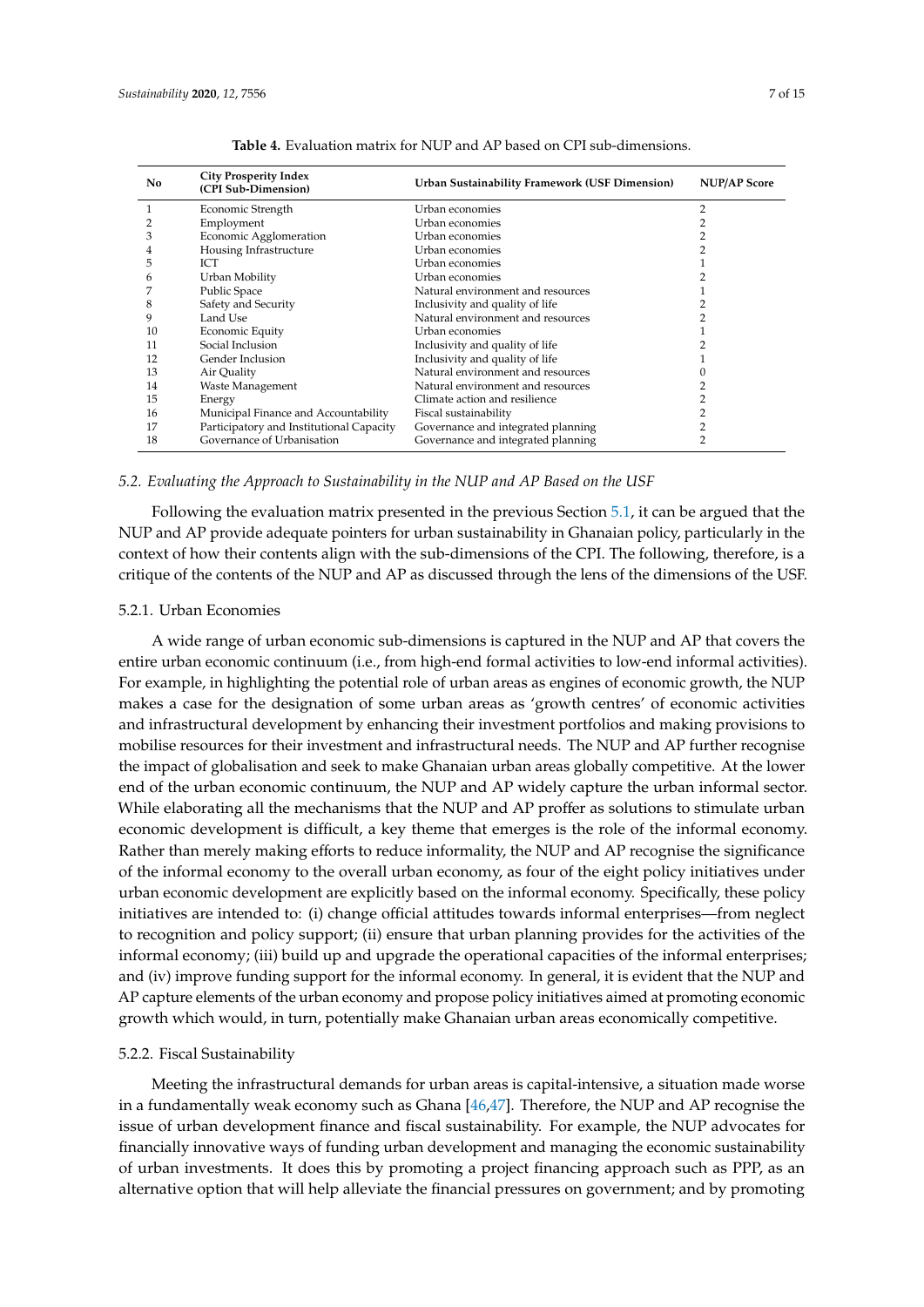the implementation of fiscal decentralisation proposals through which the central government will devolve its fiscal tools to local metropolitan or municipal authorities, usually in terms of responsibility for revenue mobilisation and spending decisions. Therefore, in the traditional Ghanaian setting where the central government is the main financier of urban services and projects, the NUP and AP recognise the need to find fiscally sustainable means of providing the requisite finance to meet the needs of a growing urban population.

## 5.2.3. Inclusivity and Quality of Life

The housing situation in Ghana is used as a demonstrable exemplar to assess the quality of life. Therefore, from a housing perspective, the NUP and AP give explicit policy support for the provision of housing infrastructure for urban citizens. Accordingly, the NUP advocates for an enabling environment in order to propel private sector delivery of affordable housing in Ghana's urban areas. At the same time, the NUP and AP make a case for the upgrading of slums in urban areas and promote private sector involvement in slum upgrade and redevelopment. This shows that the Ghanaian government, through the NUP and AP, recognises the urgency of the housing situation in Ghana (as evidenced by the reported national housing stock deficit of 1.7 million units) and how it impacts quality of life for urban citizens in Ghana. In terms of inclusivity, the pervasiveness of poverty in Ghana has already been highlighted in this paper. However, there is an inadequate explicit focus on poverty reduction in the NUP. While it can be suggested that some of the objectives of the NUP, including, for example, "promoting urban economic development", may lead to poverty reduction, and others such as slum upgrade and the policy initiatives regarding informality may have the urban poor as intended beneficiaries, critically, there was no detailed breakdown or specification of actions to be carried out to mitigate or reduce urban poverty in a coherent way.

## 5.2.4. Natural Environment and Resources

From an urban environment perspective, the NUP seeks to "improve the environmental quality of urban life". Four of the policy initiatives captured in the AP focus on sanitation and waste management. Policy initiatives for creating environmental awareness through public education, as well as environmental management in mining towns, are also captured. The remaining initiatives focus on the protection of environmentally sensitive sites such as wetlands or coastal areas. Furthermore, while 12 policy initiatives were outlined in the AP to cater for the urban environment, there were no environmental targets set in the NUP and AP. To illustrate, while four of the policy initiatives focused on waste management, no target is captured; for example, the NUP and AP do not indicate a target to suggest that Ghana intends to hypothetically achieve 10% urban plastic waste recycling by a particular year.

## 5.2.5. Climate Action and Resilience

Ghana's NUP tackles climate change with a policy objective as follows: "to promote climate-change adaptation and mitigation mechanisms". Consequently, the contents of the NUP and AP show that the emphases on urban climate action are for public education on climate and energy conservation, cleaner technologies, emission control, institutional governance, and coastal or wetland management. However, a striking feature of the climate-related policy objective, as captured within the NUP and AP, is the lack of specific targets for climate change action (e.g., emission reduction targets). For example, none of the policy initiatives under climate makes mention of greenhouse gas (the main proponent in the climate change conversation) or provides any targets for their reduction. Furthermore, rather than provide concrete evidence-based measures, the initiatives promoted in the NUP and AP to manage climate change are somewhat vague. For example, one of the key activities to encourage the progressive reduction of hazardous substances by industry is to "apply appropriate and deterrent sanctions to defaulting firms or companies". However, relevant pollutant or climate emission targets based on which the proposed punitive measures will be applied are hardly mentioned.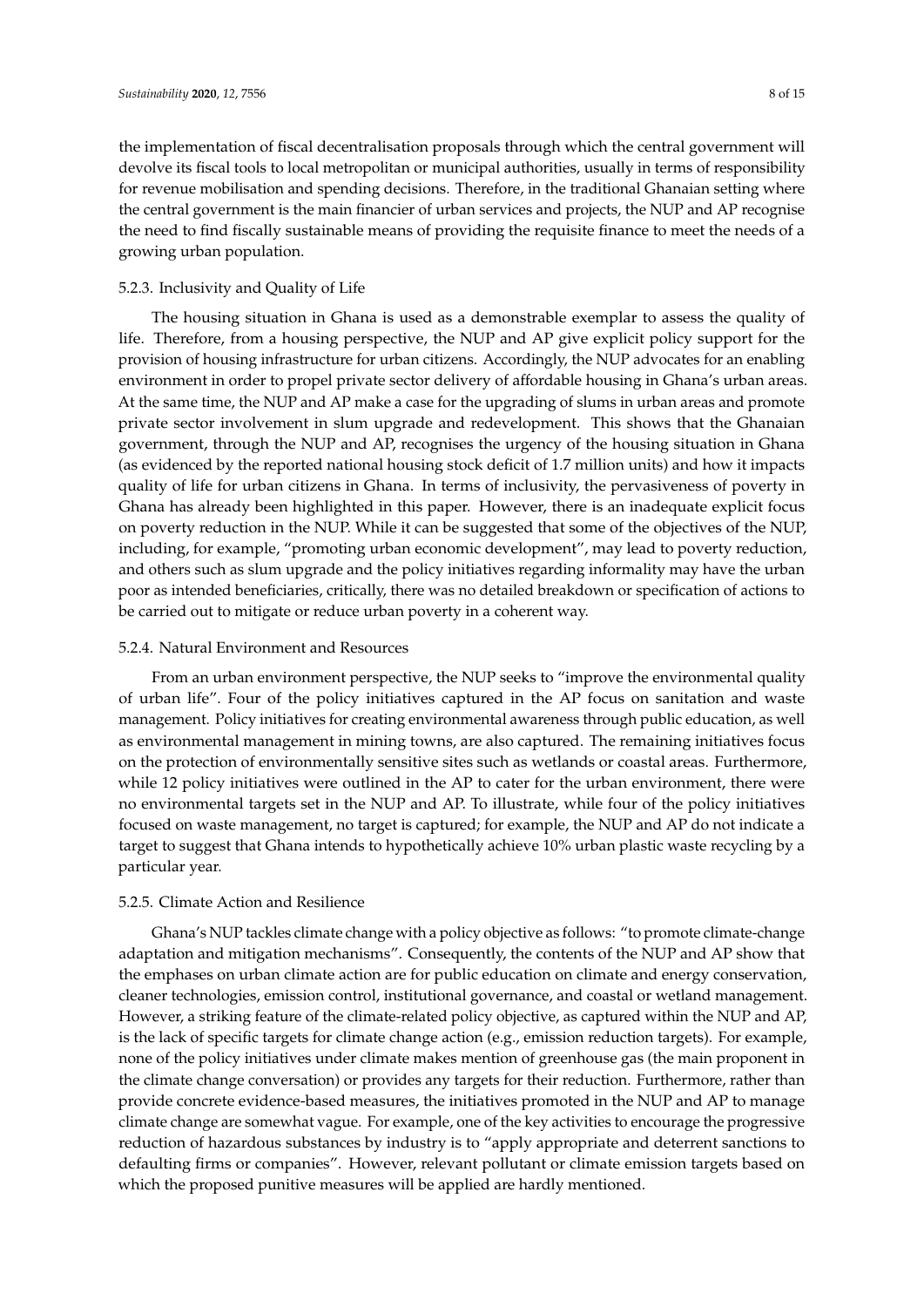## 5.2.6. Governance and Integrated Planning

Ghana's NUP and AP take into cognisance the role of effective governance and planning in dealing with the challenge of population growth and development pressure due to rapid urbanisation. One of the key features of the NUP is the introduction of two cross-cutting initiatives which are intended to achieve multiple objectives namely: The Land Use and Spatial Planning (LUSP) Bill, and Development Guidelines. Passed as the LUSP ACT, 2016, it essentially provides revised legislative foundations based on which sustainable development of land and human settlements will be pursued. The Development Guidelines serve as instruments for the steering of spatial development and comprise planning models, planning standards, and land-use zoning regulations. The planning models captured in the NUP are presented in Table [5.](#page-8-0) Overall, this demonstrates that the Ghanaian government, through the NUP and AP, recognises how achieving sustainable urbanisation will require integrating national and urban development through the balancing of national and local interests.

**Table 5.** Planning models captured in Ghana's National Urban Policy.

<span id="page-8-0"></span>

| <b>Planning Model</b>                     | Coverage                                          |
|-------------------------------------------|---------------------------------------------------|
| 1. National Spatial Development Framework | National.                                         |
| 2. Regional Spatial Development Framework | Administrative regions, sub-region, multi-region. |
| 3. District Spatial Development Framework | District, multi-district.                         |
| 4. Structure Plan                         | District, multi-district, sub-district.           |
| 5. Local Plan                             | Sub-districts (specific localities).              |
| $\sim$                                    | <b>F-7</b>                                        |

Source: [\[7\]](#page-12-6).

## **6. Discussion**

#### *6.1. Sustainability Coverage in Ghana's NUP and AP*

How sustainability and its dimensions in urban policy are framed and understood at the national level will eventually determine the extent of adherence or effectiveness at the local level (e.g., [\[1\]](#page-12-0)). In the specific context of how the contents of Ghana's NUP and AP align with the selected sub-dimensions of the City Prosperity Index, our analysis demonstrates that the NUP and AP provide adequate scope for urban sustainability since there is a significant alignment with the selected sub-dimensions of the CPI. Conspicuously missing (as shown in Table [4\)](#page-6-0), however, is an explicit focus on 'air quality' in the NUP and AP. One may suggest that the significance of such an omission might be mitigated by the existence of broad policy goals such as "to improve the environmental quality of life". However, to a small extent, we argue that it is rather a reflection of the tendency for urban policies to be vague in the context of sustainability. This is especially true when we consider how, for example, the literature [\[44\]](#page-13-16) has highlighted the increased incidence of air pollution in urban Ghana; as well as the significance of air quality in terms of the emission of pollutants such as greenhouse gases and their implications for sustainability in urban areas. Essentially, the analysis provided, albeit minimally, lends credence to the suggestion about the haphazardness of urban policy formulation and implementation that is common in most of SSA [\[27\]](#page-13-5), which includes Ghana.

#### *6.2. The Policy Approach to Sustainability Based on the Dimensions of the World Bank's USF*

#### 6.2.1. Urban Economies

In the context of urban economies, this analysis demonstrates that the NUP and AP provide a strong impetus for economic growth which could, in turn, potentially lay the foundation for sustainable development in Ghana's urban areas. Particularly regarding the urban informal economy, the analysis gives cognisance to the idea that rapid urbanisation in Ghana will render it difficult to create adequate productive employment opportunities to meet the demands of an increasingly urban population [\[39\]](#page-13-12). The analysis highlights how informality is not ephemeral but rather a mainstay in the economic space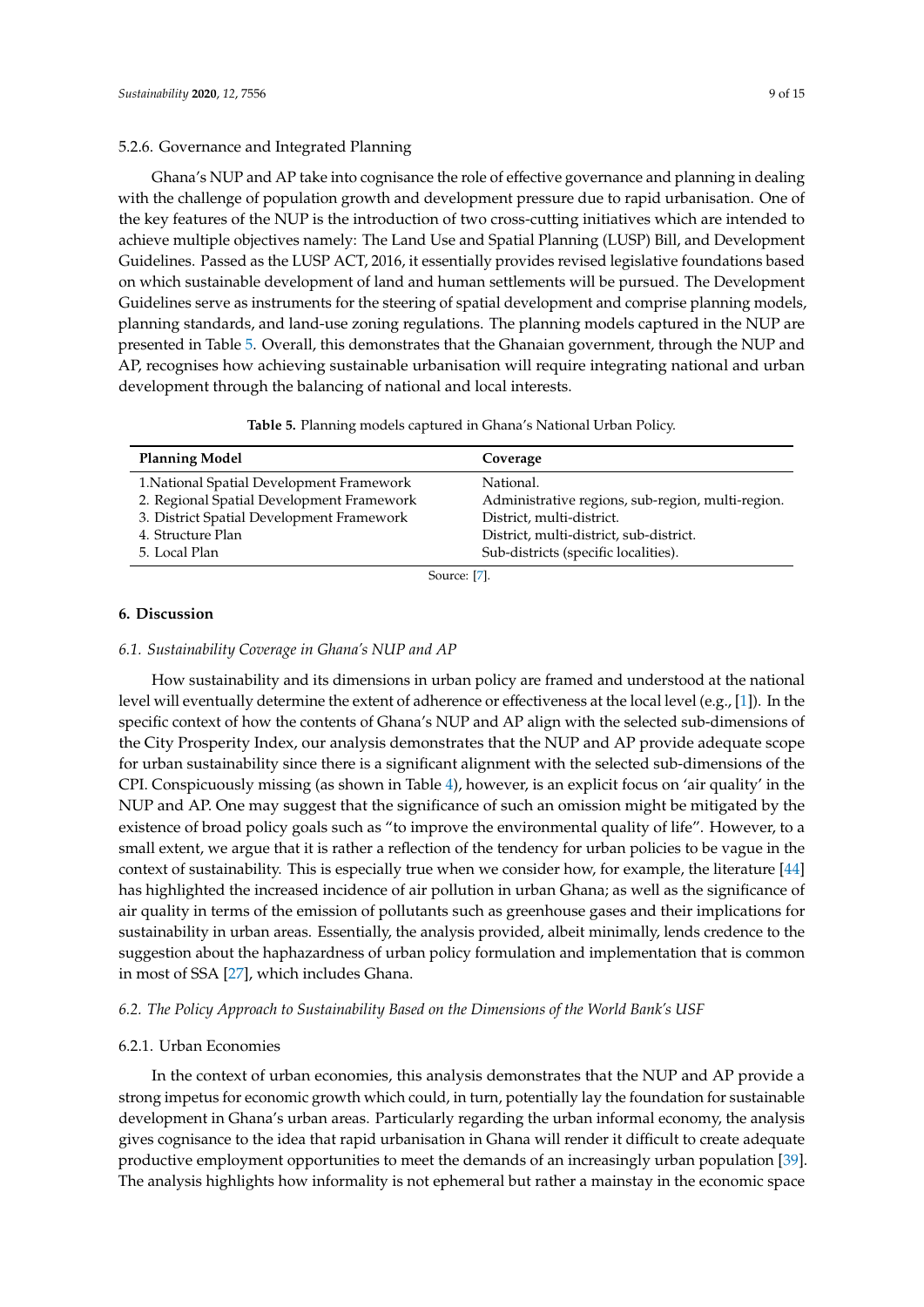in Ghana, thereby warranting policy support for the informal sector that ensures that its positive contributions to the wider urban economy are maximised (as evidenced in the NUP and AP). It is worth noting, however, that the significant attention given to informality in the NUP and AP marks a shift away from elite policy-making, see [\[51\]](#page-14-4), and also promotes social development by ensuring that the interests of the most vulnerable urban citizens are captured in national policy-making. However, we are also of the opinion that when the focus on urban informality is considered vis-à-vis the equally important need to develop Ghana's rural areas, the NUP and AP could be characterised as examples of 'urban bias' as the policy initiatives potentially change the development conditions in favour of urban residents [\[51,](#page-14-4)[53\]](#page-14-6). This could give further impetus to rural–urban migration, potentially magnify the pace of urbanisation to unsustainable levels, and undermine urban sustainability.

#### 6.2.2. Fiscal Sustainability

Considering the fiscal sustainability dimension, the analysis demonstrates the commitment of the Ghanaian government to ensure that urban development is financed in an efficient and sustainable manner; for example, through PPP [\[48](#page-14-1)[,49\]](#page-14-2). However, the proposals outlined for financing urban development in Ghana present both opportunities and challenges that will either enhance or undermine urban sustainable development. For example, the fiscal decentralisation promoted in the NUP and AP could allow revenue to be mobilised and spending decisions made based on locally determined needs and priorities. Challenges could, however, arise where the devolution of fiscal tools threatens macro-economic stability; for example, where the local development priorities of a municipal authority (which are dynamic) do not align with the overall national sustainable development goals.

#### 6.2.3. Inclusivity and Quality of Life

In terms of inclusivity and quality of life, the analysis, by focusing on urban housing, highlights the urgency and measures promoted in the NUP and AP to improve the housing situation for urban citizens in Ghana. However, we suggest that an apparent threat to inclusivity and, by extension, the sustainability outcomes of the NUP and AP, is the neo-liberal outlook of the policy initiatives [\[48](#page-14-1)[,49\]](#page-14-2). For example, considering slum upgrade, there is a possibility that the pursuit of often capital-intensive redevelopment projects could marginalise the urban poor who are usually the intended beneficiaries of such efforts and make them landless in the process [\[50\]](#page-14-3). This assertion is consistent with the suggestion in [\[4\]](#page-12-3) on how the dominance of neo-liberal urbanism can impede the potential of urban policies to deliver transformational change in the context of sustainability. Furthermore, while we admit that the wider policy initiatives (e.g., support for informal sector, upgrade of slums, etc.) might contribute to overall urban poverty reduction, we argue that inclusivity and quality of life are potentially undermined in the NUP and AP as the analysis shows that they do not adequately address urban poverty in more explicit ways. This, therefore, reflects the need to formulate urban policy in a way that ensures sustainability through the incorporation of explicit inclusivity measures, including a poverty reduction strategy, in policy design.

#### 6.2.4. Natural Environment and Resources

Urbanisation exerts varying degrees of pressure on the natural environment in urban Ghana [\[43\]](#page-13-15). While the contents of the NUP and AP highlight the actions being pursued to manage the delicate trade-offs between the anthropogenic impacts of urbanisation and the threats to the integrity of the natural environment, the analysis suggests that policy initiatives outlined in the NUP and AP do not have accompanying targets to serve as benchmarks for environmental action. In our view, the absence of such targets makes it difficult to decipher how the policy initiatives will contribute to urban sustainability. This shows that the NUP and AP provide a broad guiding framework rather than the means and tools for achieving specific environmental targets. Critically, however, the analysis makes it evident that the NUP and AP provide a strong starting point for mainstreaming environmental concerns into urban policy and decision-making.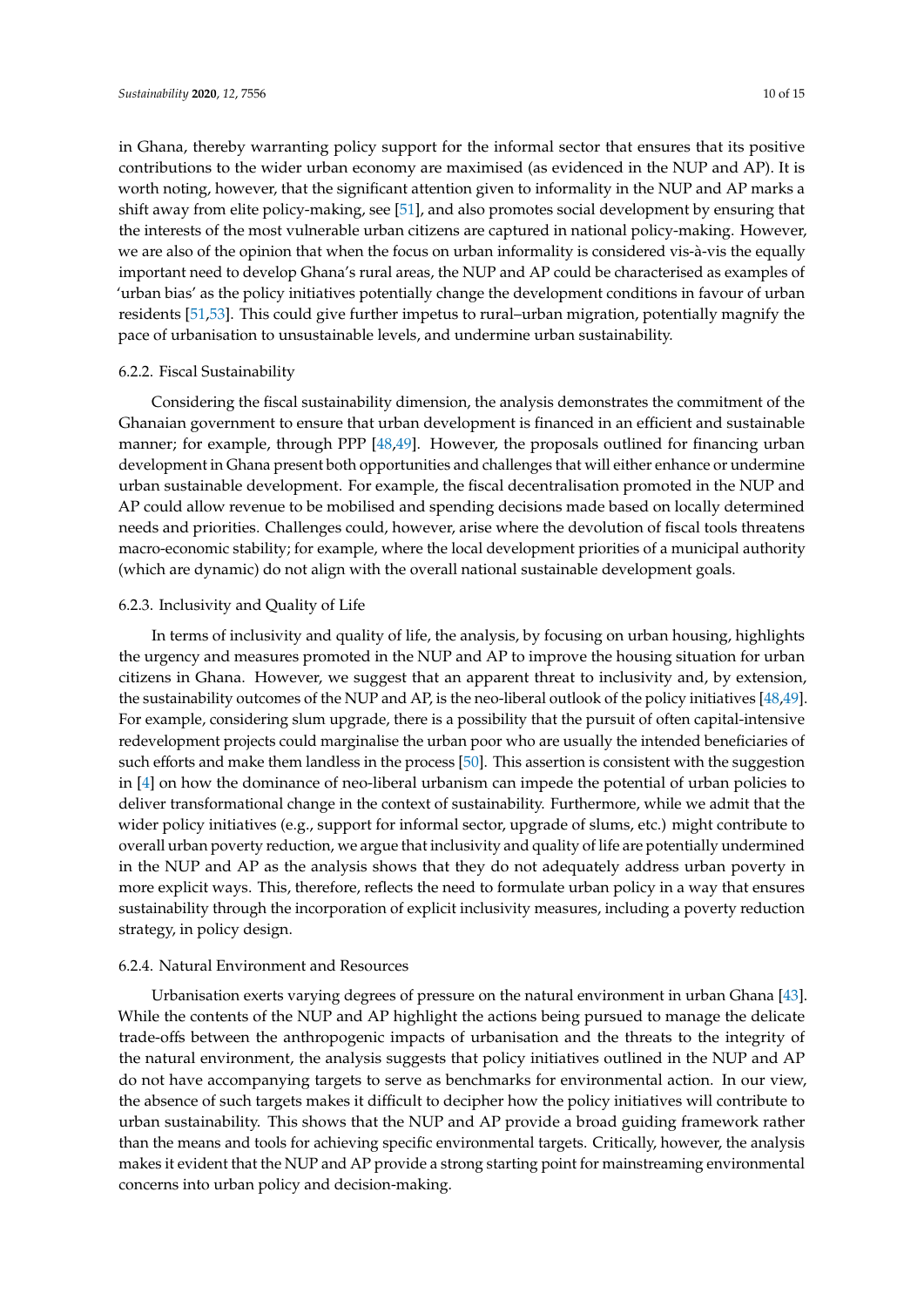## 6.2.5. Climate Action and Resilience

As a country that is expected to exceed an urbanisation level of 70% by 2050 [\[6\]](#page-12-5), one of Ghana's most significant challenges is managing the trade-off between urban growth and climate change processes [\[43\]](#page-13-15). The analysis demonstrates that the NUP and AP provide strategies for climate change mitigation in Ghana's urban areas. However, the insight gained from the analysis about the lack of emission targets for climate change action in the NUP and AP provokes this question: are Ghanaian urban areas ready for climate change? This is because the apparent lack of urban-related emissions targets or data for urban climate change action makes it difficult to determine whether the climate change-related initiatives in the NUP and AP encompass the necessary elements that are needed for successful climate change mitigation and adaptation in Ghana's urban areas, especially in ways which could eventually contribute to urban sustainability. While we recognise that mitigating climate change requires a multi-sectoral approach where various sectors (e.g., the power generation and manufacturing industries) may already have implemented national plans towards greenhouse gas reduction and climate change mitigation, the lack of targets in critical documents such as the NUP and AP makes it difficult to determine the ambitiousness of the policy initiatives, and the national capacity thereof, to achieve them. Therefore, the analysis is consistent with the views shared in [\[7\]](#page-12-6) (p. 488) in which it is argued that the majority of urban plans "lack the strong actions and political and institutional commitment need to mitigate emissions". Based on the analysis presented, it remains to be seen, crucially, what the capacity of local authorities for climate action in Ghana's urban areas will be if national-level urban policy documents are limited in scope in terms of progress and targets for climate change.

#### 6.2.6. Governance and Integrated Planning

The analysis outlines the Ghanaian Government's commitment to the effective governance and planning of urbanisation by introducing cross-cutting legislative instruments and development guidelines. In particular, the development guidelines, which are expected to provide a framework for development planning from the national to the local levels, may address the widely-held view about the tendency for policies to fail due to the limited extent to which policy elements cut across different levels or departments [\[52\]](#page-14-5). Therefore, while the effectiveness of the legislative instruments and development guidelines proposed in the NUP cannot be determined at the moment, they highlight the critical steps being made to address the institutional capacity weaknesses that are known to undermine sustainable urbanisation in SSA and, by extension, Ghana.

## **7. Recommendations and Limitations**

This study is framed within the wider discussion on how policy can contribute to sustainable development. Therefore, to address the challenge of maximising the sustainability impact of policy in the context of rapid urbanisation, the following two steps are suggested. Firstly, the absence of relevant benchmarks or emissions targets shows that there is an apparent lack of data on urban systems in Ghana (e.g., climate-related data) which can be used to inform policy. This makes it relevant for the authorities to conduct research that helps to develop Ghana-specific indicators and establish criteria, based on which progress to sustainability could be evaluated for policy-making purposes. Secondly, the pervasiveness of poverty in urban Ghana and its importance for sustainability have been highlighted in this study. Therefore, considering the explicit lack of poverty focus in urban policy documents studied, it is imperative for relevant authorities to restructure aspects of the policies and situate them within a coherent poverty reduction strategy.

Despite the potential significance of our study, we report some limitations. Firstly, in interpreting the insights of this analysis, it must be acknowledged that our study focused solely on the NUP and AP as the sources of data due to the paucity and difficulty in accessing data in Ghana. While focusing on Ghana's NUP and AP ensured that we analysed the most relevant and accessible urban policy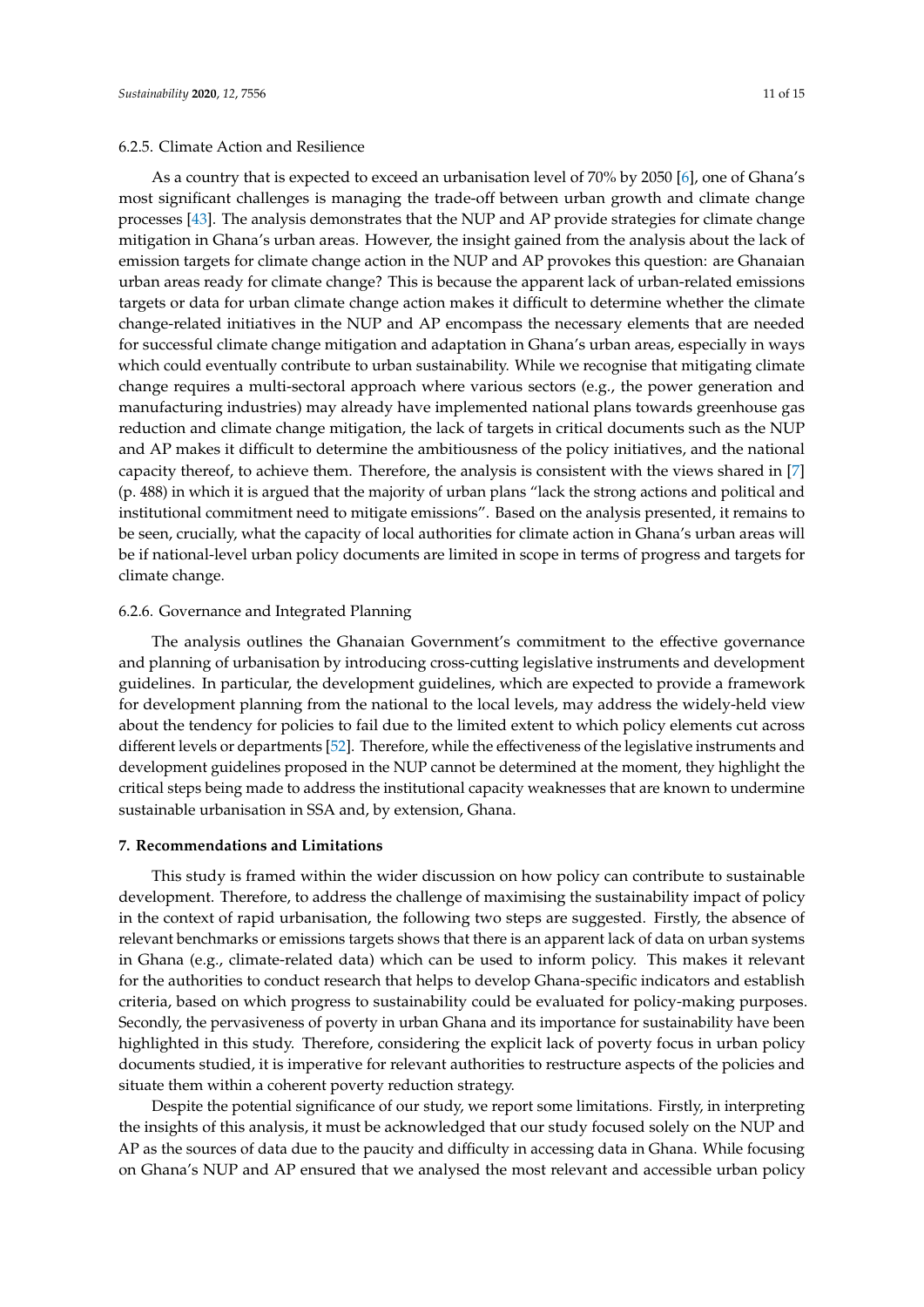documents, further research could expand the scope of analysis to include other policies that may be influenced by the NUP (e.g., Ghana's National Housing Policy), and also to deepen urban policy research by providing a comparative analysis of urban policies implemented in other countries. Secondly, our study adopted the UN-Habitat's CPI and World Bank's USF to analyse data and frame discussions on the sustainability construct and incorporation in Ghana's urban-related policy documents. This means that our analyses were restricted to the dimensions captured in the aforementioned index and framework. However, the potential bias that the restriction to the CPI and USF may have induced in our analysis is potentially mitigated by the reality that the CPI and USF are relevant, reliable, and internationally accepted. Future research could, however, consider conceptualising and developing other indices for urban policy analysis in Ghana, as well as framing urban policy analysis based on other relevant sustainability-related theoretical frameworks. Thirdly, although poverty and neo-liberalism emerged as critical to urban sustainability in Ghana in this analysis, a deeper consideration of these concepts was limited by the scope of our study. Therefore, future research could consider the nexus between poverty, neo-liberalism, and sustainability in the context of urban policy. Fourthly, future work could improve on the matrix developed in this study and test its applicability, as a means of establishing a checklist of the representative dimensions of sustainability in urban policies in different countries. Finally, as our analysis focused on how sustainability is incorporated and promoted in urban policy, further research is needed to explore the factors that challenge sustainability operationalisation in urban policy.

#### **8. Conclusions**

This study contributes to our understanding of policy responses to urbanisation, and it assesses how sustainability and its dimensions are promoted within Ghana's National Urban Policy and Action Plan. On the whole, the study shows that, to a large extent, the NUP and AP incorporate elements that promote sustainability when considered strictly within the dimensions of the CPI. Nevertheless, the study also highlights how critical dimensions of the CPI such as air quality are not explicitly captured. This, we argue, could be due to the tendency of urban policy to be vague, thereby making certain critical elements inconspicuous and potentially undermining alignment with sustainability. When the contents of the NUP and AP are considered through the lens of the USF, the study shows that the NUP and AP put forward sets of actions which could promote urban sustainability, and prominent actions among them include: (i) urban economic growth initiatives with a strong focus on the informal sector; (ii) sustainable financing of urban development through measures such as PPP; (iii) improving the quality of life by providing affordable housing; (iv) promoting environmental quality and creating environmental awareness; (iv) climate change mitigation by promoting cleaner technologies, emission control, etc.; and (iv) providing governance and legal framework for managing urbanisation. However, we highlight certain factors which could undermine the sustainability impacts of the policy initiatives and these include: (i) the neo-liberal outlook of the NUP and AP which, if not well managed, could threaten inclusivity of marginalised citizens; (ii) the lack of a coherent poverty reduction focus; and (iii) the lack of an explicit outline of environmental and emission targets. Therefore, we conclude that while Ghana's NUP and AP are evidence of the right national strategy for managing the country's current and future urbanisation into sustainable outcomes, critical issues such as the lack of emission targets need to be addressed in order to maximise the sustainability impacts of the policy initiatives. Essentially, by assessing Ghana's NUP and AP, our study makes a contribution to scholarly literature as it frames a perspective on the extent to which sustainability is embedded in policy-making for urban sustainability in Ghana, which, to the best of the authors' knowledge, is not evidently captured in the extant literature.

**Author Contributions:** All authors contributed in the development of the current paper. Investigation, K.A.; Writing—original draft preparation, K.A.; Writing—review & editing, C.S. & R.A.H.; Supervision, C.S. and R.A.H. All authors have read and agreed to the published version of the manuscript.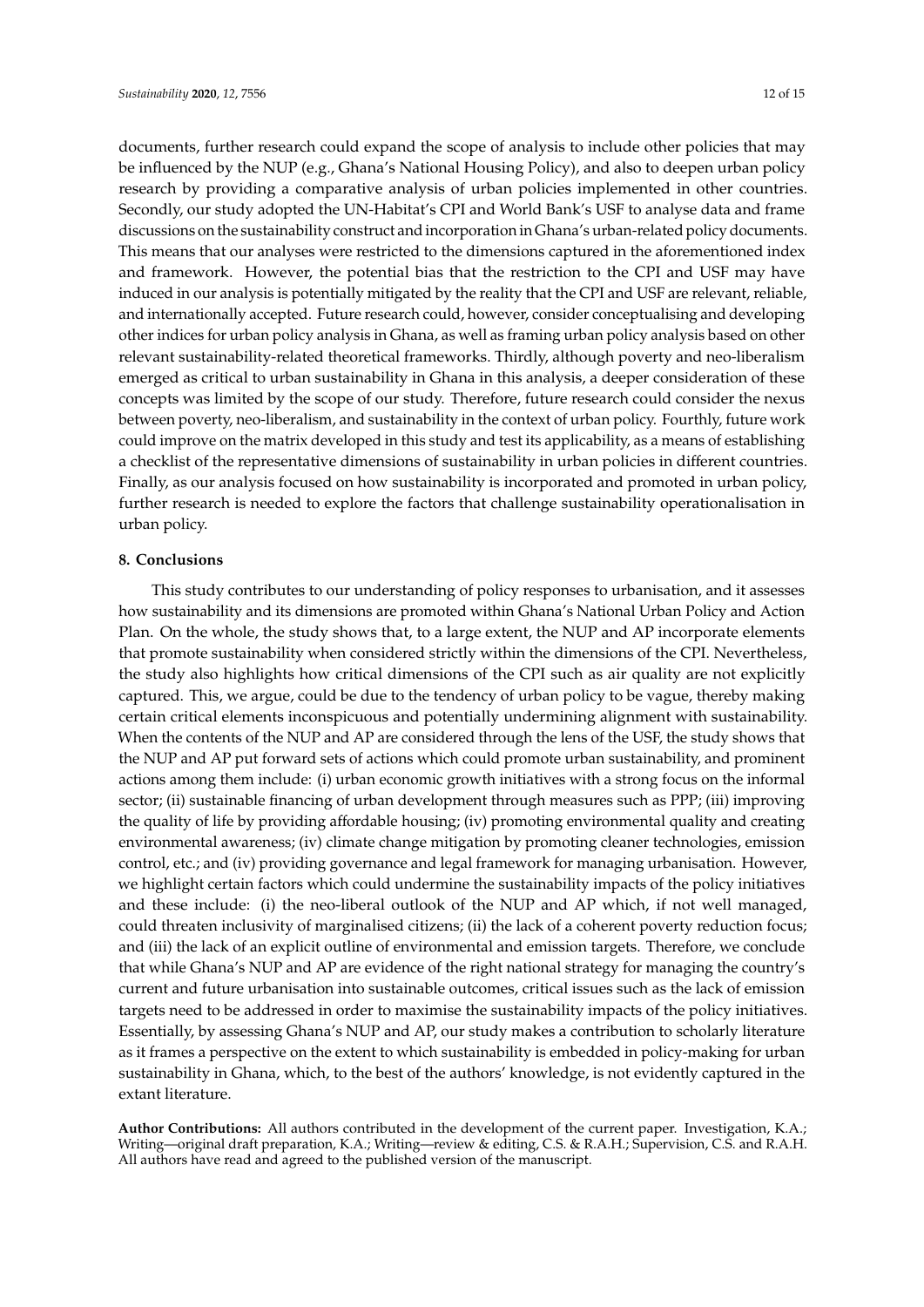**Funding:** This research received no external funding. The manuscript preparation was supported by Department of Life and Environmental Sciences (Bournemouth University) QR Fund award. The APC was funded through Bournemouth University's Open Access Fund.

**Acknowledgments:** This research was supported by the Bournemouth University Vice Chancellor's PhD Scholarship awarded in 2016. We would like to thank the anonymous reviewers for their useful comments and suggestions.

**Conflicts of Interest:** The authors declare no conflict of interest.

# **References**

- <span id="page-12-0"></span>1. Uitermark, J. The genesis and evolution of urban policy: A confrontation of regulationist and governmentality approaches. *Political Geogr.* **2005**, *24*, 137–163. [\[CrossRef\]](http://dx.doi.org/10.1016/j.polgeo.2004.07.009)
- <span id="page-12-1"></span>2. Cui, X.; Fang, C.; Liu, H.; Liu, X. Assessing sustainability of urbanization by a coordinated development index for an Urbanization-Resources-Environment complex system: A case study of Jing-Jin-Ji region, China. *Ecol. Indic.* **2019**, *98*, 383–391. [\[CrossRef\]](http://dx.doi.org/10.1016/j.ecolind.2018.09.009)
- <span id="page-12-2"></span>3. UN-Habitat: Pursuing Sustainable Urban Development through Urban Policies, Regional and Metropolitan Planning. Available online: https://[open.unhabitat.org](https://open.unhabitat.org/node/36544)/node/36544 (accessed on 20 March 2020).
- <span id="page-12-3"></span>4. Davidson, K.; Arman, M. Planning for sustainability: An assessment of recent metropolitan planning strategies and urban policy in Australia. *Aust. Plan.* **2014**, *51*, 296–306. [\[CrossRef\]](http://dx.doi.org/10.1080/07293682.2013.877508)
- <span id="page-12-4"></span>5. Smit, W.; Parnell, S. Urban sustainability and human health: An African perspective. *Curr. Opin. Environ. Sustain.* **2012**, *4*, 443–450. [\[CrossRef\]](http://dx.doi.org/10.1016/j.cosust.2012.07.004)
- <span id="page-12-5"></span>6. Cobbinah, P.B.; Erdiaw-Kwasie, M.O.; Amoateng, P. Africa's urbanisation: Implications for sustainable development. *Cities* **2015**, *47*, 62–72. [\[CrossRef\]](http://dx.doi.org/10.1016/j.cities.2015.03.013)
- <span id="page-12-6"></span>7. Ministry of Local Government and Rural Development. Ghana National Urban Policy Framework. 2012. Available online: https://www.nalag-ghana.org/wp-content/uploads/2019/03/[national\\_urban\\_policy\\_](https://www.nalag-ghana.org/wp-content/uploads/2019/03/national_urban_policy_framework_ghana_2012.pdf) [framework\\_ghana\\_2012.pdf](https://www.nalag-ghana.org/wp-content/uploads/2019/03/national_urban_policy_framework_ghana_2012.pdf) (accessed on 20 March 2020).
- <span id="page-12-7"></span>8. Ministry of Local Government and Rural Development. National Urban Policy and Action Plan. Available online: http://www.ghanaiandiaspora.com/wp/wp-content/uploads/2014/05/[ghana-national-urban-policy](http://www.ghanaiandiaspora.com/wp/wp-content/uploads/2014/05/ghana-national-urban-policy-action-plan-2012.pdf)[action-plan-2012.pdf](http://www.ghanaiandiaspora.com/wp/wp-content/uploads/2014/05/ghana-national-urban-policy-action-plan-2012.pdf) (accessed on 3 March 2020).
- <span id="page-12-8"></span>9. Toure, S.I.; Stow, D.A.; Clarke, K.; Weeks, J. Patterns of land cover and land use change within the two major metropolitan areas of Ghana. *Geocarto Int.* **2018**, *35*, 209–223. [\[CrossRef\]](http://dx.doi.org/10.1080/10106049.2018.1516244)
- <span id="page-12-9"></span>10. Anarfi, K.; Hill, R.A.; Shiel, C. Highlighting the Sustainability Implications of Urbanisation: A Comparative Analysis of Two Urban Areas in Ghana. *Land* **2020**, *9*, 300. [\[CrossRef\]](http://dx.doi.org/10.3390/land9090300)
- <span id="page-12-10"></span>11. *Report of the World Commission on Environment and Development [WCED]: Our Common Future*; Oxford University Press: London, UK, 1987.
- <span id="page-12-11"></span>12. Jeronen, E. Sustainability and Sustainable Development. *Encycl. Corp. Soc. Responsib.* **2013**, 2370–2378. [\[CrossRef\]](http://dx.doi.org/10.1007/978-3-642-28036-8_662)
- <span id="page-12-12"></span>13. Barkemeyer, R.; Holt, D.; Preuss, L.; Tsang, S. What happened to development in sustainable development? *Sustain. Dev.* **2014**, *22*, 15–32. [\[CrossRef\]](http://dx.doi.org/10.1002/sd.521)
- <span id="page-12-13"></span>14. Kates, R.W.; Parris, T.M.; Leiserowitz, A.A. What is sustainable development? *Environment* **2005**, *47*, 8–21.
- <span id="page-12-14"></span>15. Jabareen, Y. A new conceptual framework for sustainable Development. *Environ. Dev. Sustain.* **2008**, *10*, 179–192. [\[CrossRef\]](http://dx.doi.org/10.1007/s10668-006-9058-z)
- <span id="page-12-15"></span>16. Daly, H. *Steady State Economics*, 2nd ed.; Island Press: Washington, DC, USA, 1991.
- <span id="page-12-16"></span>17. Brown, A.M. Uganda's new urban policy: Participation, poverty, and sustainability. In *Sustainable Futures: Architecture and Urbanism in the Global South*; 2012. Available online: http://[www.sfc2012.org](http://www.sfc2012.org/brown.pdf)/brown.pdf (accessed on 8 August 2020).
- <span id="page-12-17"></span>18. Portney, K.E.; Berry, J.F. Participation and the Pursuit of Sustainability in U.S. Cities. *Urban A*ff*airs Rev.* **2010**, *46*, 119–139. [\[CrossRef\]](http://dx.doi.org/10.1177/1078087410366122)
- <span id="page-12-18"></span>19. Portney, K.E.; Cutler, Z. The local non-profit sector and the pursuit of sustainability in American cities: A preliminary exploration. *Local Environ.* **2010**, *15*, 323–339. [\[CrossRef\]](http://dx.doi.org/10.1080/13549831003677704)
- <span id="page-12-19"></span>20. Portney, K.E. *Taking Sustainable Cities Seriously: Economic Development, the Environment, and Quality of Life in American Cities*; MIT Press: Cambridge, MA, USA, 2003.
- <span id="page-12-20"></span>21. Lubell, M.; Feiock, R.; Handy, S. City Adoption of Environmentally Sustainable Policies in California's Central Valley. *J. Am. Plann. Assoc.* **2009**, *75*, 293–308. [\[CrossRef\]](http://dx.doi.org/10.1080/01944360902952295)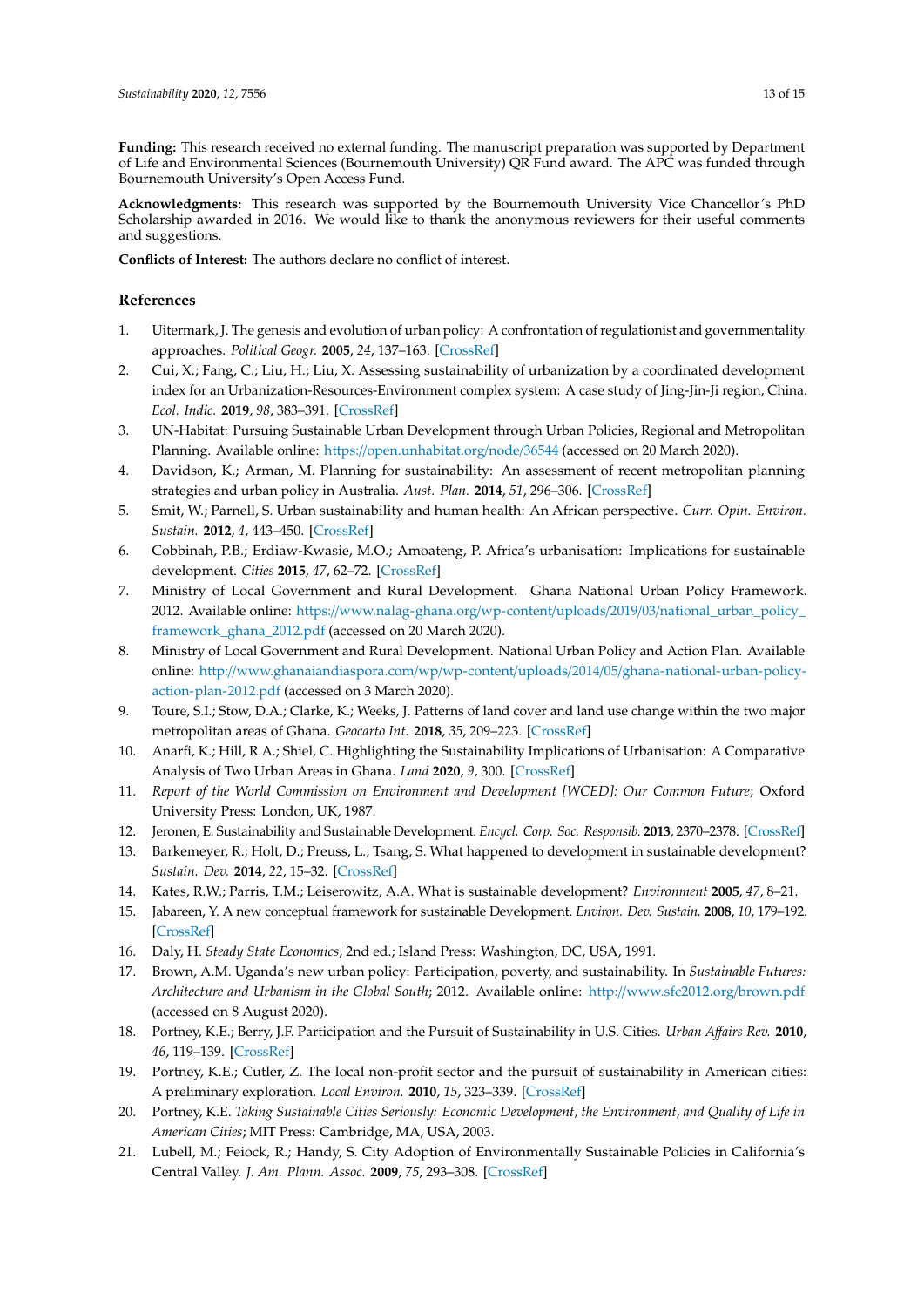- <span id="page-13-0"></span>22. Wheeler, S.M. State and municipal climate change plans: The first generation. *J. Am. Plan. Assoc.* **2008**, *74*, 481–496. [\[CrossRef\]](http://dx.doi.org/10.1080/01944360802377973)
- <span id="page-13-1"></span>23. Obeng-Odoom, F. Neoliberalism and the Urban Economy in Ghana: Urban Employment, Inequality, and Poverty. *Growth Chang.* **2012**, *43*, 85–109. [\[CrossRef\]](http://dx.doi.org/10.1111/j.1468-2257.2011.00578.x)
- <span id="page-13-2"></span>24. Vives Miro, S. Producing a "successful city": Neoliberal urbanism and gentrification in the tourist city-The case of Palma (Majorca). *Urban Stud. Res.* **2011**, *2011*, 1–13. [\[CrossRef\]](http://dx.doi.org/10.1155/2011/989676)
- <span id="page-13-3"></span>25. UN-Habitat: Urbanisation in Africa, African Development Banks. 13 December 2012. Available online: https://blogs.afdb.org/inclusive-growth/[urbanization-africa-191](https://blogs.afdb.org/inclusive-growth/urbanization-africa-191) (accessed on 20 March 2020).
- <span id="page-13-4"></span>26. Turok, I. Turning the tide? The emergence of national urban policies in Africa. *J. Contemp. Afr. Stud.* **2015**, *33*, 348–369. [\[CrossRef\]](http://dx.doi.org/10.1080/02589001.2015.1107288)
- <span id="page-13-5"></span>27. Pillay, U. Urban Policy in Post-Apartheid South Africa: Context, Evolution and Future Directions. *Urban Forum* **2008**, *19*, 109–132. [\[CrossRef\]](http://dx.doi.org/10.1007/s12132-008-9038-5)
- <span id="page-13-6"></span>28. Parnell, S.; Pieterse, E.; Watson, V. Planning for Cities in the Global South. *Progress Plan.* **2009**, *72*, 233–248.
- 29. Bogaert, K. The Problem of Slums: Shifting Methods of Neoliberal Urban Government in Morocco. *Dev. Chang.* **2011**, *42*, 709–731. [\[CrossRef\]](http://dx.doi.org/10.1111/j.1467-7660.2011.01706.x)
- 30. Buckley, R.; Kallergis, A. Does African Urban Policy Provide a Platform for Sustained Economic Growth? In *The Routledge Handbook on Cities of the Global South*; Parnell, S., Oldfield, S., Eds.; Routledge: London, UK, 2014; pp. 173–190.
- 31. Cheru, F. *Structural Transformation in Ethiopia: The Urban Dimension*; UN-Habitat: Nairobi, Kenya, 2014.
- <span id="page-13-7"></span>32. UN-Habitat. *State of African Cities 2014: Re-Imagining Sustainable Urban Transitions*; UN-Habitat: Nairobi, Kenya, 2014.
- <span id="page-13-8"></span>33. Bryceson, D.F.; Gough, K.V.; Rigg, J.; Agergaard, J. Critical commentary. The World Development Report 2009. *Urban. Stud.* **2009**, *46*, 723–738. [\[CrossRef\]](http://dx.doi.org/10.1177/0042098009102371)
- 34. Turok, I.; Parnell, S. Reshaping Cities, Rebuilding Nations: The Role of National Urban Policies. *Urban. Forum* **2009**, *20*, 157–174. [\[CrossRef\]](http://dx.doi.org/10.1007/s12132-009-9060-2)
- 35. Bekker, S.; Therborn, G. *Capital Cities in Africa*; HSRC Press: Cape Town, South Africa, 2012.
- <span id="page-13-9"></span>36. Fox, S. The Political Economy of Slums: Theory and Evidence from Sub-Saharan Africa. *World Dev.* **2014**, *54*, 191–203. [\[CrossRef\]](http://dx.doi.org/10.1016/j.worlddev.2013.08.005)
- <span id="page-13-10"></span>37. Ghana Faces Housing Glut—Despite Deficit. Available online: https://[www.graphic.com.gh](https://www.graphic.com.gh/features/features/ghana-faces-housing-glut-despite-deficit.html)/features/features/ [ghana-faces-housing-glut-despite-deficit.html](https://www.graphic.com.gh/features/features/ghana-faces-housing-glut-despite-deficit.html) (accessed on 15 January 2019).
- <span id="page-13-11"></span>38. Yakubu, I.; Akaateba, M.W.; Akanbang, B.A. A study of housing conditions and characteristics in the Tamale Metropolitan Area, Ghana. *Habitat Int.* **2014**, *44*, 394–402. [\[CrossRef\]](http://dx.doi.org/10.1016/j.habitatint.2014.08.003)
- <span id="page-13-12"></span>39. Osei-Boateng, C.; Ampratwum, E. The Informal Sector in Ghana. Available online: https://[library.fes.de](https://library.fes.de/pdf-files/bueros/ghana/10496.pdf)/pdffiles/bueros/ghana/[10496.pdf](https://library.fes.de/pdf-files/bueros/ghana/10496.pdf) (accessed on 29 July 2019).
- 40. Porter, L. Informality, the commons and paradoxes for planning: Concepts and debates for informality and planning. *Plann. Theor. Pract.* **2011**, *12*, 112–120.
- <span id="page-13-13"></span>41. Hormeku, T. The Transformation and Development of the Informal Sector and the Role of Trade Unions. In Proceedings of the OATUU/ILO/ETUF Seminar on "Trade Unions and the Informal Sector", Cairo, Egypt, 4–6 May 1988.
- <span id="page-13-14"></span>42. UNICEF. Understanding the specifics of urban poverty: A case study from Accra, Ghana. In *The State of the World's Children*; United Nations Children's Fund: New York, NY, USA, 2012.
- <span id="page-13-15"></span>43. Okyere, C.Y.; Yacouba, Y.; Gilgenbach, D. The Problem of Annual Occurrences of Floods in Accra: An Integration of Hydrological, Economic and Political Perspectives. Interdisciplinary Term Paper. ZEF Doctoral Studies Programme. Available online: https://[www.zef.de](https://www.zef.de/fileadmin/downloads/.../2012_2_Gilgenbach_Okyere_Yacouba.pdf)/fileadmin/downloads/.../2012\_2\_ [Gilgenbach\\_Okyere\\_Yacouba.pdf](https://www.zef.de/fileadmin/downloads/.../2012_2_Gilgenbach_Okyere_Yacouba.pdf) (accessed on 20 April 2019).
- <span id="page-13-16"></span>44. Dionisio, K.; Arku, R.E.; Hughes, A.F.; Vallarino, J.; Carmichael, H.; Spengler, J.D.; Agyei-Mensah, S.; Ezzati, M. Air pollution in Accra neighborhoods: Spatial, socioeconomic and temporal patterns. *Environ. Sci. Technol.* **2010**, *44*, 2270–2276. [\[CrossRef\]](http://dx.doi.org/10.1021/es903276s)
- <span id="page-13-17"></span>45. Brauer, M.; Amann, M.; Burnett, R.T.; Cohen, A.; Dentener, F.; Ezzati, M. Exposure assessment for estimation of the global burden of disease attributable to outdoor air pollution. *Environ. Sci. Technol.* **2012**, *46*, 652–660. [\[CrossRef](http://dx.doi.org/10.1021/es2025752)
- <span id="page-13-18"></span>46. Farvacque-Vitkovic, C.; Raghunath, M.; Eghoff, C.; Boakye, C. *Development of the Cities of Ghana Challenges, Priorities and Tools, Africa Region Working Paper Series Number 110*; World Bank: Washington, DC, USA, 2008.